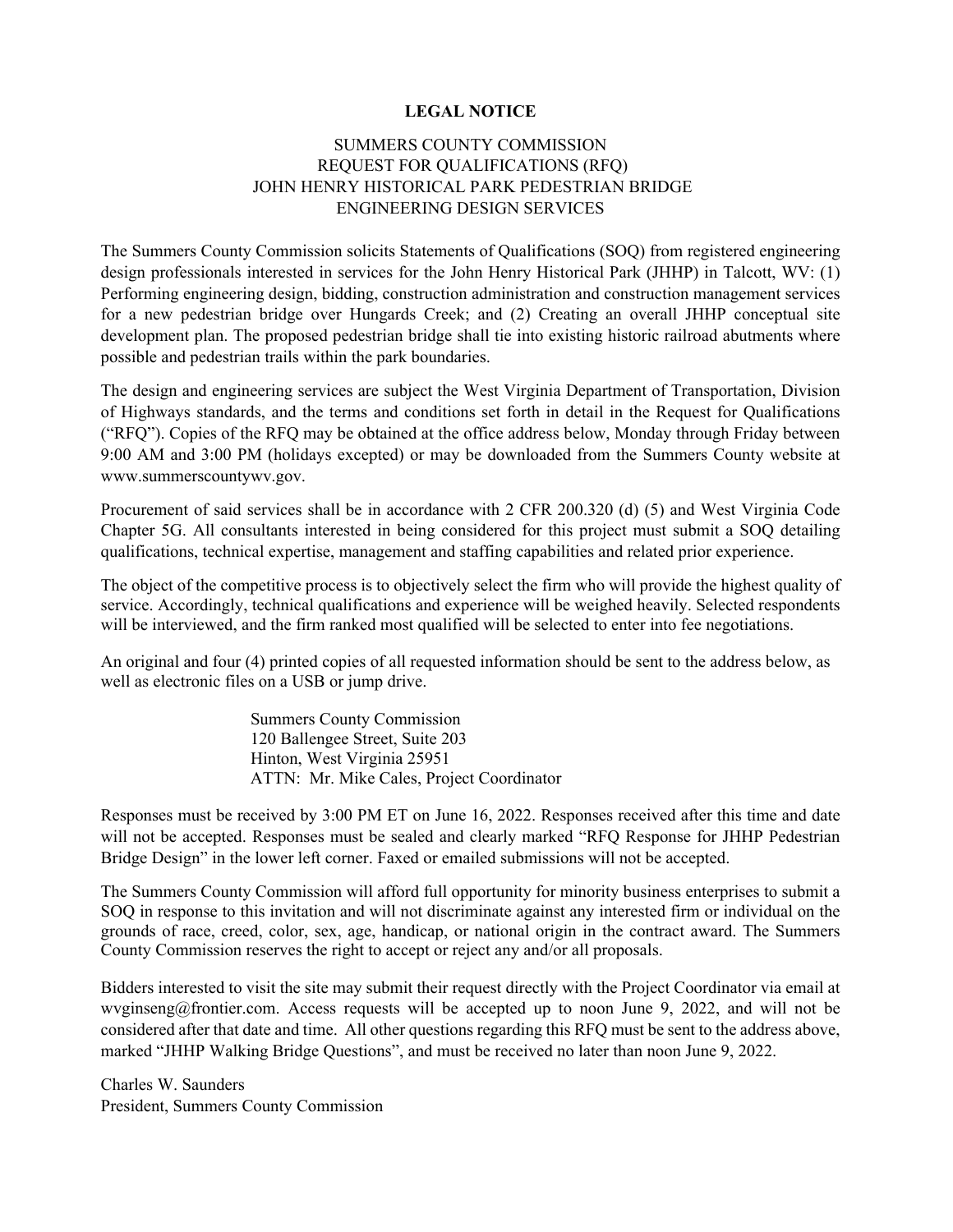Clerk 07<br>12/08/2004 Date/Time: 12/08/2004<br>1914 Test Hr. (12/08/2004) mmer Co. Commission

SUNNERS COUNTY COMMISSION date/Time: 12/08/2004 16:20<br>Inst #: 121607 Inst #: DEED BOOK ook/P3ge: 217- / .130- Recd/Tax: .00 .00

Mary E Merritt

THIS DEED, made and entered into on this the  $30^{+4}$ day of  $\sqrt{0}V$ ., 2004, by and between SUMMERS COUNTY COMMISSION, party of the first part; and SUMMERS COUNTY BUILDING COMMISSION, party of the second part,

## W-I-T-N-E-S-S-E-T-H

That for and in consideration of the sum of TEN DOLLARS (\$10.00), the receipt of which is hereby acknowledged, the said party of the first part does hereby bargain, grant, sell and convey unto the party of the second part, with COVENANTS OF SPECIAL WARRANTY OF TITLE, that certain real estate located in TALCOTT DISTRICT, SUMMERS COUNTY, WEST VIRGINIA, and more particularly described as follows:

## TRACT "A"

All that tract of land situate in Talcott District of Summer County, West Virginia and being more particularly described as follows:

Beginning at a point set, a 1/2" rebar, located 50' north of the centerline of the  $CSX$  railway at station 8760+91.2; Thence with a line 50' north of and parallel to said centerline S. 72° 28' 00  $\cdot^{\prime}$  W. for a distance of 2201.93 feet to a point set, a 1/2" rebar; Thence S. 72° 28' 00 ' W. for a distance of 40.00 feet to a point; Thence leave said parallel line N. 31° 52' 55 " W. for a distance of 36.00 feet to a point being the southeasterly corner of Tract "B"; Thence with the easterly end of said Tract "B", N.<br>31° 52' 55 ''W. for a distance of 8.02 feet to a the southeasterly corner of the opening of the portal of the Great Bend Tunnel; Thence across the easterly face of said Tunnel N. 21<sup>o</sup> 59' 00  $\degree$  W. for a distance of 14.46 feet to the northeasterly corner of said portal; Thence leave said tunnel N.  $22^{\circ}$  14'  $22^{\circ}$  '' W. for a distance of 7.84 feet to the northeasterly corner of said Tract "B"; Thence leave said Tract "B", N. 22 $^{\circ}$  14' 22 W. for a distance of 48.12 feet to a point on the southerly right of way of West Virginia Route 3 & 12; Thence with said right of way along a curve to the left having a radius of 503.34 feet and an arc length of 152.82 feet, being subtended by a chord of N. 62° 21' 32  $\cdot$  E. for a distance of 152.23 feet; Thence N. 72° 57' 26  $\cdot$  E. for a distance of 164.36 feet to a point; Thence N.  $48^{\circ}$  04' 14 " E. for a distance of 200.00 feet to a point; Thence N. 24° 07' 14  $\cdot$  E. for a distance of 54.00 feet to a point; Thence N. 45° 55' 14  $\cdot$  E. for a distance of 100.00 feet to a point; Thence N. 67° 43' 14  $\cdot$  E. for a distance of 54.00 feet to a point; Thence N.  $45^{\circ}$  55' 14  $^{\circ}$  E. for a distance of 29.00 feet to a point; Thence N. 47° 12' 03  $\cdot$  E. for a distance of 300.84 feet to a point; Thence along a curve to the left having a radius of 2889.90 feet and an arc length of 183.26 feet, being subtended by a chord of N. 58 $\degree$ 12' 29 " E. for a distance of 183.23 feet to a point; Thence N. 56 $^{\circ}$  23' 29  $^{\prime\prime}$  E. for a distance of 113.75 feet to a point; Thence along a curve to the right having a radius of 930.40 feet and an arc length of 184.85 feet, being subtended by a chord of N. 62° 04' 59  $"E$ . for a distance of 184.54 feet to **ZIEGLER & GUNNOE**  $\parallel$  a point; Thence S. 22<sup>o</sup> 13' 31 " E. for a distance of 5.00 feet to a point; Thence along ATLAW  $\parallel$  a curve to the right having a radius of 925.40 feet and an arc length of 255.46 feet, 110 JAMES STREET being subtended by a chord of N. 75° 40' 59  $\cdot$  E. for a distance of 254.65 feet to a point; Thence N. 83°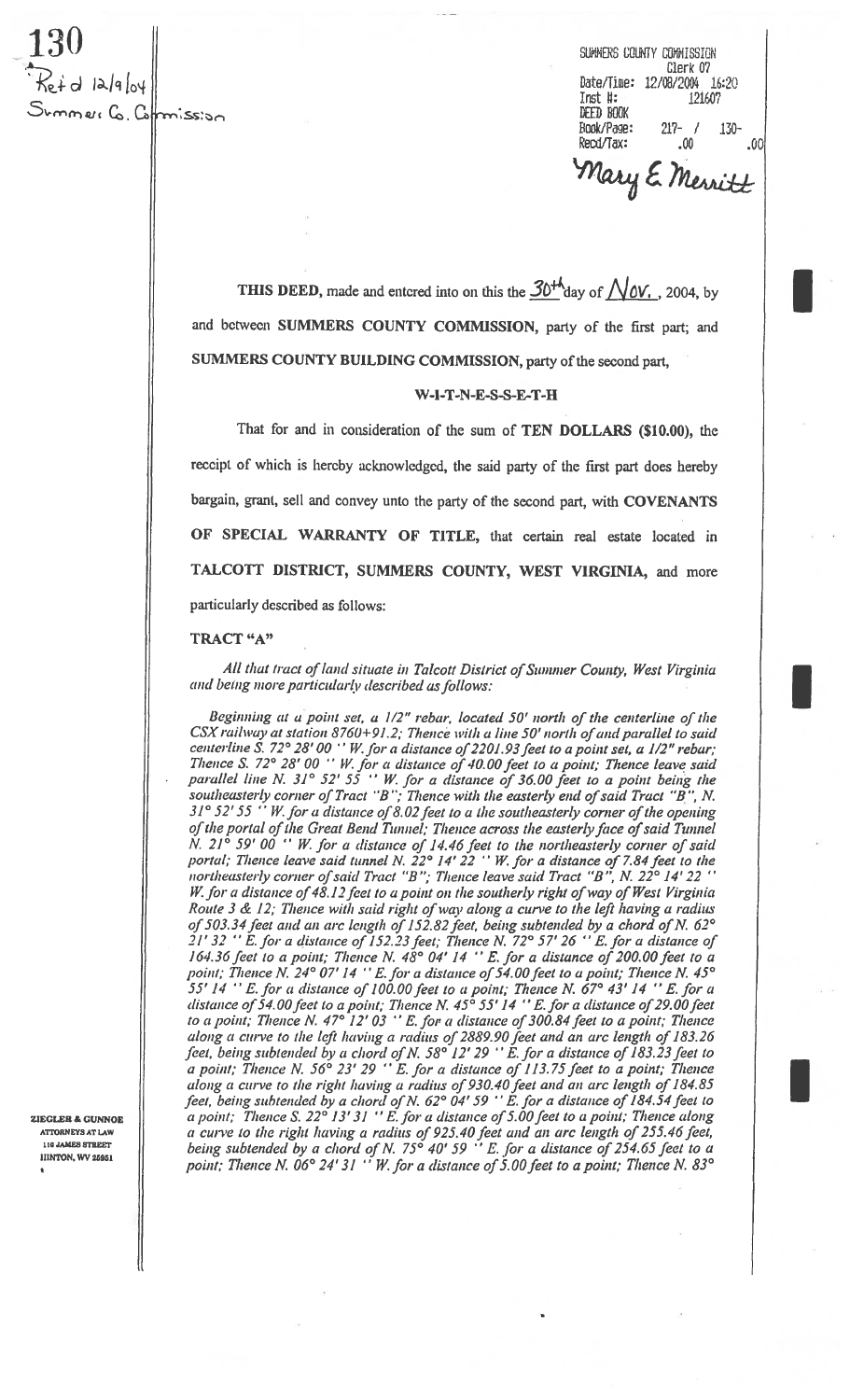$35'$  29  $\cdot$  E. for a distance of 144.52 feet to a point; Thence along a curve to the right having a radius of 2579.51 feet and an arc length of 90.79 feet, being subtended by a chord of N. 84° 35' 59  $"$  E. for a distance of 90.79 feet to a point; Thence N. 04° 23' 31 "W. for a distance of 5.00 feet to a point; Thence along a curve to the right having a radius of 2584.51 feet and an arc length of 608.21 feet, being subtended by a chord of S. 87° 39′ 01  $^{\prime\prime}$  E. for a distance of 606.81 feet to a point; Thence S. 80° 54′ 31  $^{\prime\prime}$  E. for a distance of 406.64 feet to a point; Thence along a curve to the right having a radius of 10723.00 feet and an arc length of 336.87 feet, being subtended by a chord of S. 80 $^{\circ}$  00' 31  $^{\prime\prime}$  E. for a distance of 336.86 feet to a point; Thence along a curve to the right having a radius of 7142.03 feet and an arc length of 648.19 feet, being curve to the right having a radius of 7142.03 feet and an arc length of 484.67 feet, by a chord of S. 76° 30' 31 " E. for a distance of 647.97 feet to a point; Thence S. 73° 54' 31  $\cdot$  E. for a distance of 562.78 feet to a point; Thence along a being subtended by a chord of S. 71° 57' 53  $\cdot$  E. for a distance of 484.57 feet to a point on the westerly edge of West Virginia Secondary Route 17; Thence leave said Route 3 & 12 and with said Route 17, S.  $41^{\circ}$  26' 58 "E. for a distance of 31.30 feet to a point 50' north of the centerline of the existing C'SX Railway tracks; Thence leave said Route 17 and with a line 50' north of and parallel to said centerline along a curve to the left having a radius of 10504.50 feet and an arc length of 939.44 feet, being subtended by a chord of N.  $72^{\circ}$  29' 17  $\cdot$  W. for a distance of 939.13 feet to a point; Thence N. 75° 33' 39 '' W. for a distance of 51.98 feet to a point; Thence along a curve to the left having a radius of 2914.93 feet and an arc length of 1600.62 feel. being subtended by a chord of S. 88° 11' 51  $\cdots$  W. for a distance of 1580.58 feet to a point; Together with and subject to covenants, easements, and restrictions of record.

Said tract of land contains 26.39 acres of land more or less as surveyed by Jeffery J. Chambers, PS in March of 2003 as shown on a map which is to be filed herewith and is asked to be taken and read as a part hereof.

AND BEING the same property conveyed unto Summers County Commission, froni CSX Transportation, Inc. a Virginia corporation, by deed dated the 27" day of October, 2004, of record in the Office of the Clerk of the County Commission of Summers County, West Virginia in Deed Book  $21\ell_0$ , at page  $\lfloor \ell_0 \rfloor$ .

This deed is made subject to all reservations, restrictions, covenants and conditions made and contained in all prior instruments of record in the chain of title.

To HAVE AND TO HOLD unto the party of the second part, it successors and and assigns forever, in fee simple absolute.

DECLARATION OF CONSIDERATION OR VALUE. Under penalties of fine and imprisonment as provided by law, <sup>I</sup> hereby declare that the consideration given for the real estate conveyed by the deed to which this certificate is appended is a conveyance to a public entity and is therefore EXEMPT from State Transfer Taxes; that said property is identified on the tax records of Summers County as Map 18, Parcel 106; and that the address of the new owner is 120 Ballengee Street, Hinton, West Virginia 25951.

ZIEGLER & GLJNNOE ATTORNEYS AT LAW 110 JAMES STREET HINTON. WV 25951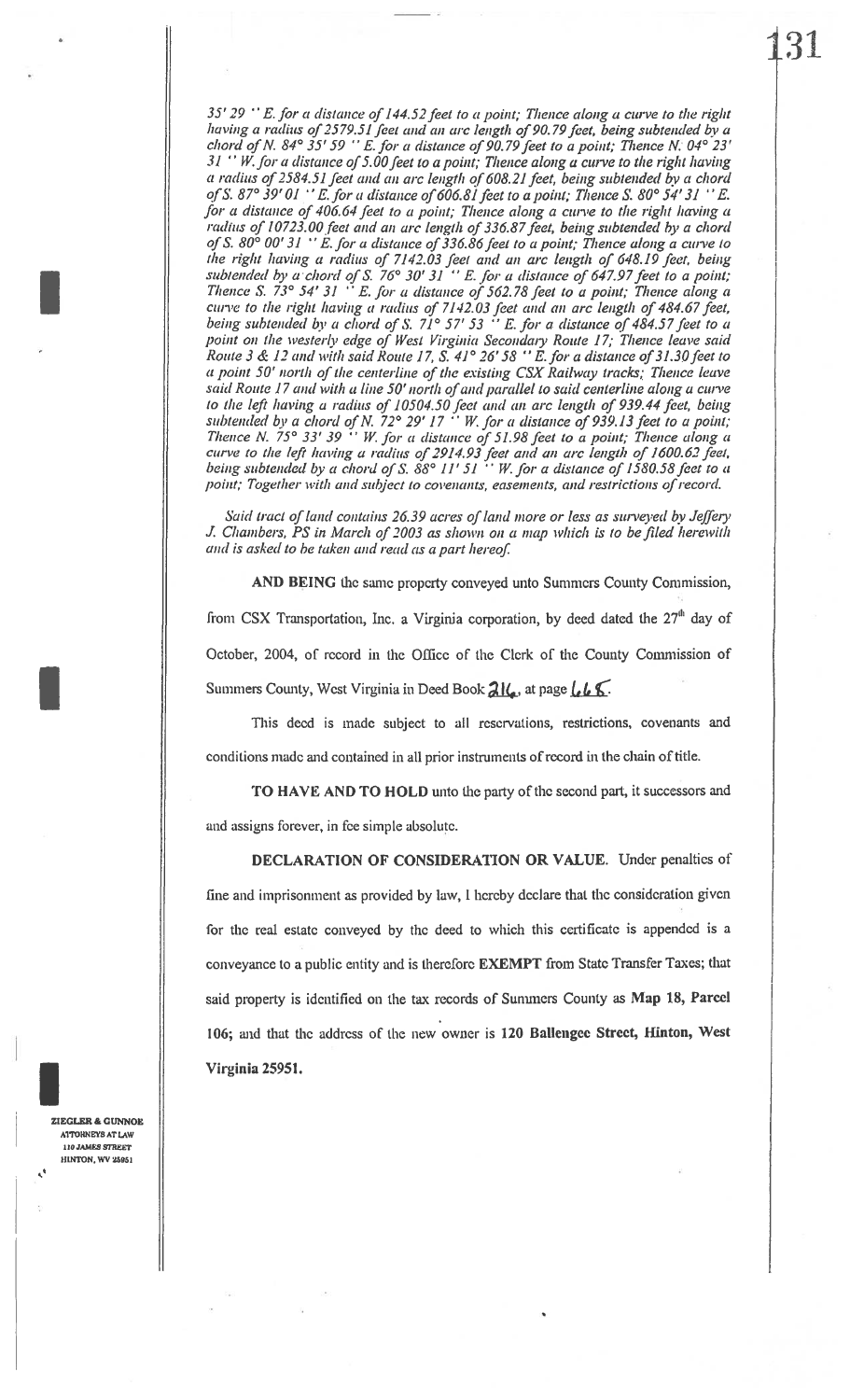132

WITNESS the following signatures:

**SUMMERS COUNTY COMMISSION**  $BY: \mathcal{A}$ Omic ule  $\mathcal{L}$ 

**STATE OF WEST VIRGINIA** 

**COUNTY OF SUMMERS, to-wit:** 

1. Nary E. Merritt , a Notary Public of said County, do certify that <u>Lonnie R. Mullins</u> who signed the above writing for SUMMERS COUNTY COMMISSION, a corporation, bearing date the 30 day of November, 2004, has this day in my said County, before me, acknowledged the said writing to be the act and deed of said corporation,

ITS:

Given under my hand on this the  $30^{\mu}$ tday of  $N_{0}V_{\ell}$ , 2004.

3  $\boldsymbol{q}$ My commission expires 2012 **NOTARY PUBLIC** 

THIS DEED PREPARED BY: ZIEGLER & GUNNOE, L.C., Attorneys at Law 110 James Street, Hinton, WV 25951 al/ $# 1$  November 2, 2004



ZIEGLER & GUNNOE ATTORNEYS AT LAW 110 JAMES STREET **HINTON, WV 25951**